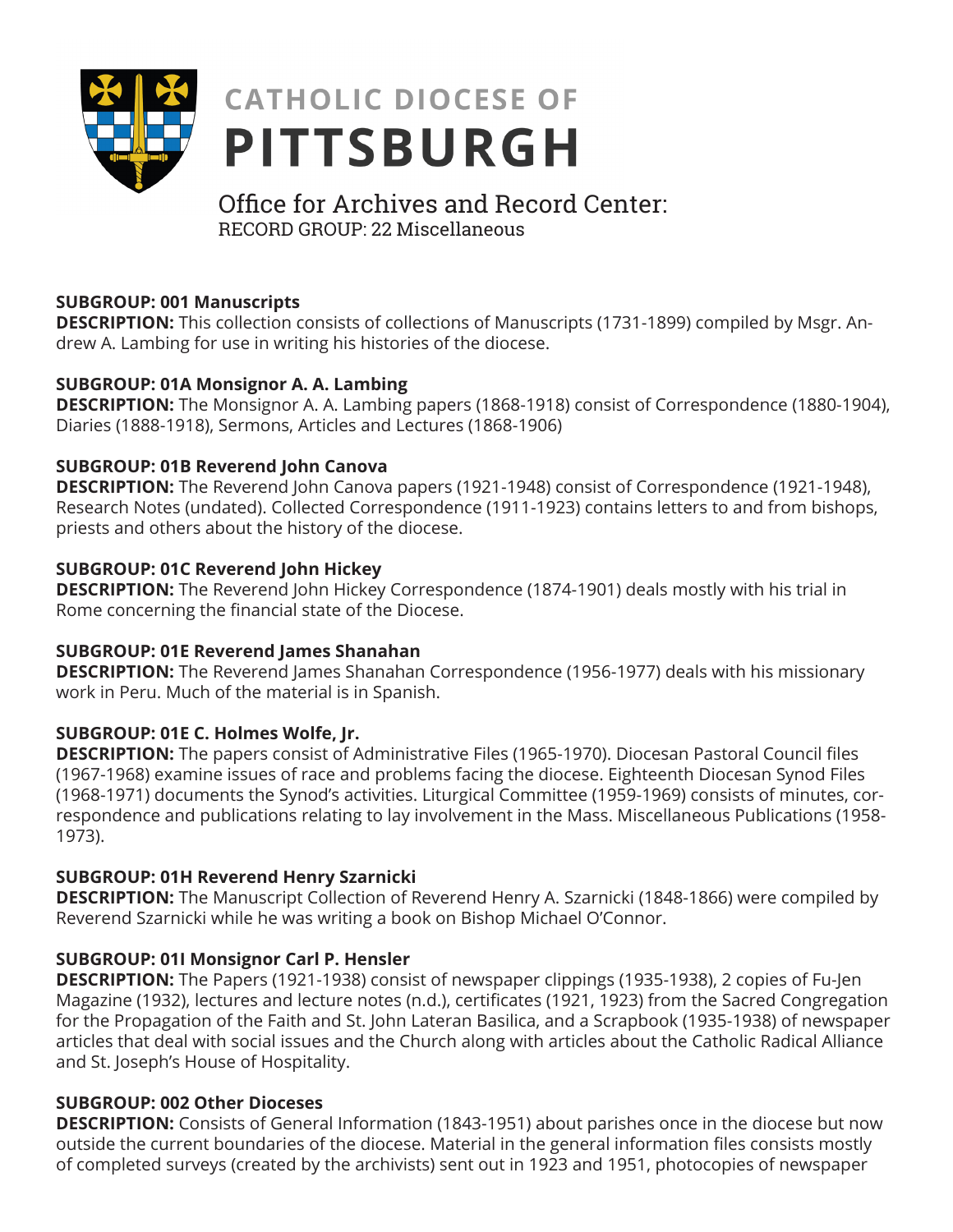articles about the parish or priests, anniversary programs or brochures, some correspondence between the diocese and the parish, and other miscellaneous things too numerous to mention. There is also a set of files relating to Bishops of other dioceses who were originally from Pittsburgh.

#### **SUBGROUP: 003 Papal Volunteers in Latin America**

**DESCRIPTION:** Volunteers' Files (1962-1971) contains application information, office and personal correspondence, memoranda, newspaper clippings, and photographs. Administrative Files (1961-1972) contains annual reports, application forms, tax information for volunteers, general and miscellaneous correspondence, insurance policies, training information, and departure ceremony information, account book, promotional posters and flyers, financial reports, and minutes.

#### **SUBGROUP: 004 Pro-Life Movement**

**DESCRIPTION:** Newsletters (1985-1997) consists of pro-life newsletters from three sources: pro-life organizations located within the area of the Pittsburgh Diocese, Pennsylvania Catholic Conference and NCCB newsletters and newsletters from national pro-life organizations. March for Life Booklets (1985-1997) contain information on the activities taking place during the annual March for Life in Washington, D.C.

#### **SUBGROUP: 005 Sesquicentennial Committee**

**DESCRIPTION:** The records of the Sesquicentennial Committee include: Administrative Files (1990-1993) such as minutes, memoranda, correspondence, schedules of events, lists of Sesquicentennial Committee members, lists of aspect planning committee members, summaries of meetings; Social Concerns Files (1939-1993) histories of social programs, correspondence, pamphlets and booklets compiled by the Secretariat for Social Concerns; Research & History Subcommittee (1989-1994) includes correspondence, watercolor sketches, planning documents mostly for Shepherds of the Faith; Publications (1990-1993) promotional booklets, Catholic Directories, programs and Pittsburgh Catholic special supplement; two VHS Videotapes: "Sesquicentennial Closing Liturgy Diocese of Pittsburgh" and "Letters to the Diocese of Pittsburgh: April 18, 1993;" and Plaques awarded to the Diocese of Pittsburgh by the commonwealth, counties, and City of Pittsburgh leaders, and other officials.

#### **SUBGROUP: 006 Audio-Visual Collection**

**DESCRIPTION:** This collection consists of reel-to-reel audio tapes, cassette tapes, motion picture film and videotapes. The Audio series (1967-1972) consists of thirteen reel-to-reel and eleven cassette tapes. Eight reel-to-reel tapes are a series of meetings of the Diocesan Pastoral Council in 1967-1968 held in Synod Hall; two are from a Pax Romana symposium held in Pittsburgh in which Reverend Bernard Lonergan presented a paper on beliefs; and three are unidentified. Four cassettes document speeches by John Cardinal Wright in the 1970s and have been separately numbered. One cassette was from Bishop Wuerl's television program, "The Teaching of Christ" with guests Senator and Mrs. Rick Santorum. Six cassettes are housed in their own box; they are talks given at the Total Catholic Education Conference held in Pittsburgh on November 3-4, 1995. Unfortunately, not all of the tapes have been dated or identified. The Visual series (c1930-1996) consists of both motion picture film and video cassettes. Not all of the films are identified. Some of the videotapes are in Beta format or are for television station equipment; some of the motion picture films are in 35mm format. Most of the films are in black and white; but a few are in color. Subjects in this series consist of celebrated Masses, ordinations and episcopal installations, major television network and local television productions, funerals and interviews with bishops.

# **SUBGROUP: 007 Closed Offices**

# **SUBGROUP: 07A Secretary for Social Concerns\***

**DESCRIPTION:** Consists of Administrative Files (1947-1994) which include memoranda, correspondence and reports related to the administration of the secretariat. Adoption Records (1891-1971) give information on children adopted through Catholic Social Services. Budget Files (1972-1995). Catholic Social Teaching Files (1991) consist of records relating to the 100th anniversary celebration of the Papal Encyclical Rerum Novarum on the rights of workers. Includes memoranda, correspondence, planning documents, newspaper articles, promotional materials, and a record of diocesan activities. Correspondence (1988-